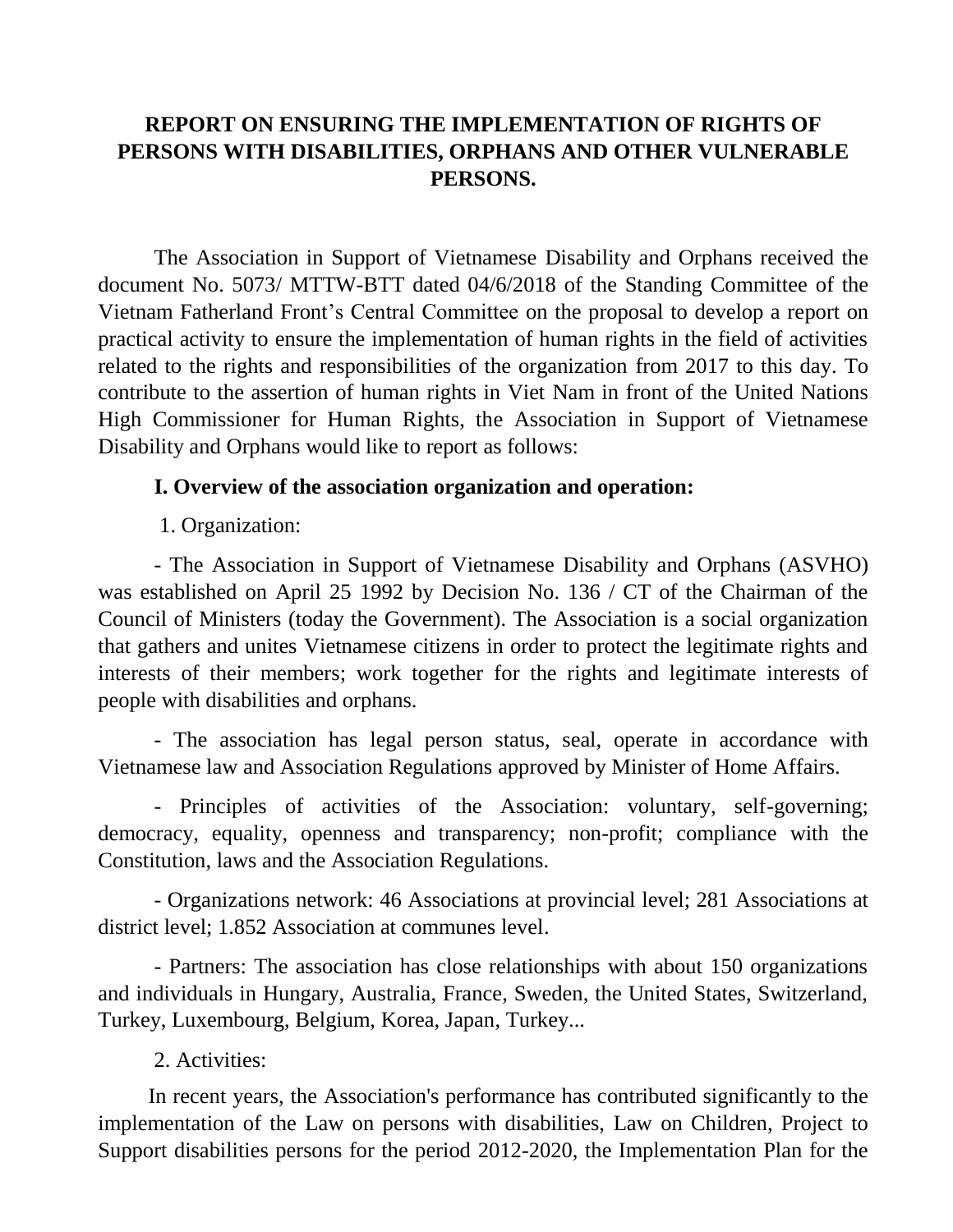Convention on the Rights of Persons with Disabilities... It is a practical illustration of the socialization of social resources to ensure the rights of vulnerable groups and ensure social security.

In 2017, the total resources of the country are mobilized by the Association (money and artifacts) reach **540 billion VND**, in coordination with other units to carry out activities to assist the beneficiaries with a total value nearly **92 billion VND**. The Association and its member organizations have implemented six core programs of the Association (including vocational training, job creation; orthopedic surgery, functionnal rehabilitation, wheelchair donation, human support facilities for persons with disabilities; eye surgery for poor blind people; scholarships, bicycles for orphans, disabled and poor children; support for livelihoods for households with people with disabilities, orphans in commune building new countryside) and other support activities for more than **1.6 million** people with disabilities, orphans and other disadvantaged people with spending value of **510 billion VND.**

#### **II. RESULTS ON ENSURING THE RIGHT OF PERSONS WITH DISABILITIES, ORPHANS AND OTHER VULENARABLE PERSONS FROM 2017 TO THIS DAY:**

The Association actitivites on assurance of the rights of persons with disabilities and orphans are built and implemented in accordance with the functions and tasks of the Association as stipulated in the Regulations of The Association in Support of Vietnamese Disability and Orphans, in accordance with international convention and the legal system of Vietnam relating to the rights of persons with disabilities, children/orphans.

#### **1. Rights-based activities for people with disabilities:**

In 2014, Vietnam has ratified the Convention on the Rights of Persons with Disabilities (CRPD), so in its activities, the Association priorities the acitivities that ensure the rights of persons with disabilities, which are included in the CRPD, the Law on persons with disabilities, Project to Support disabilities persons for the period 2012- 2020.

#### **1.1. Rename Association**

Implement the general principles of the CRPD as defined in Article 3, including the content of respect for dignity inherent and non-discrimination for persons with disabilities, in 2018, the Association changed its name from "The Association in Support of Vietnamese Handicapped persons and Orphans" into the "The Association in Support of Vietnamese Disabilities and Orphans". The phrase "disability persons" is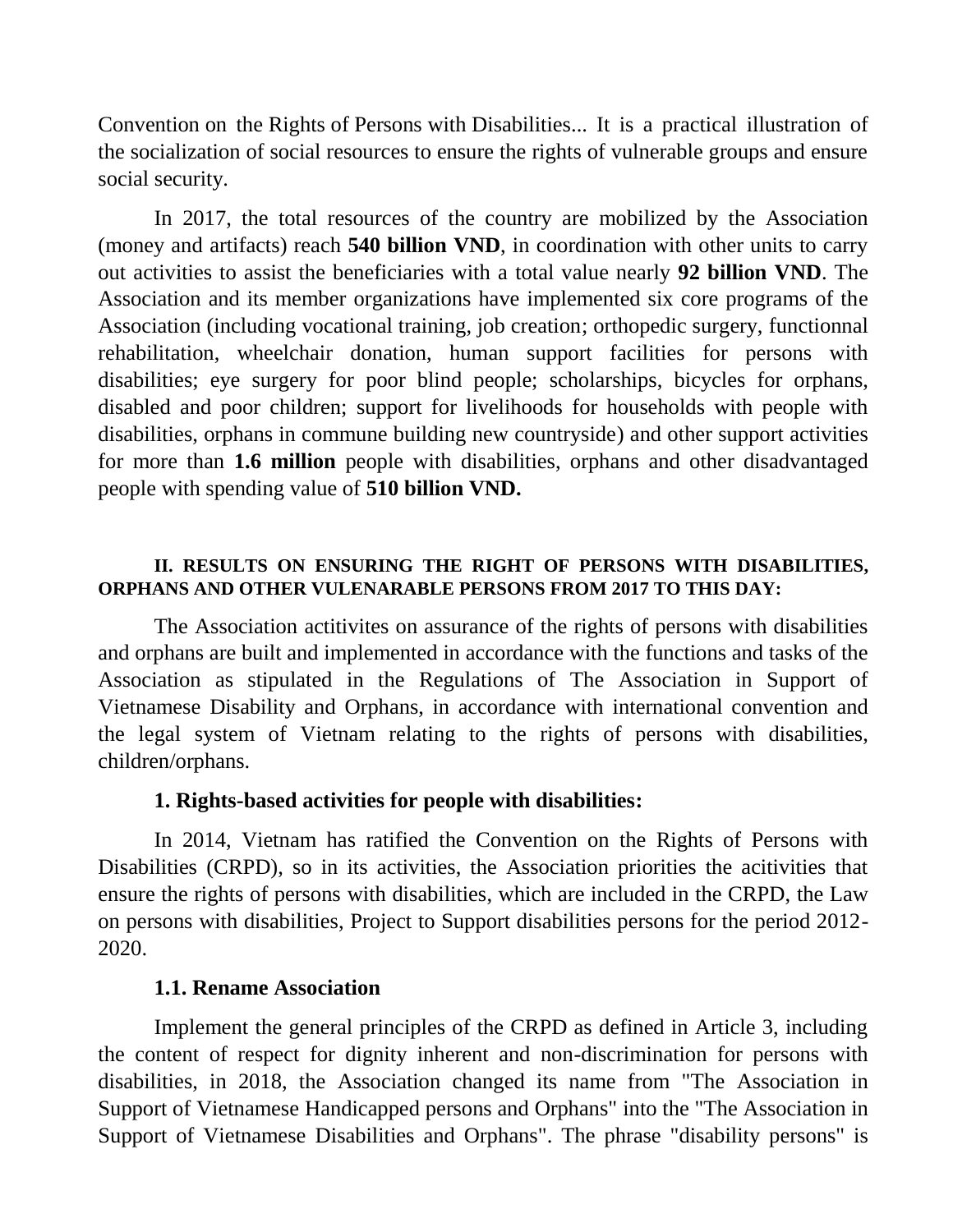more humane, showing respect for persons with disabilities, considering them as capable and empowered persons.

1.2. Raising awareness (Article 8 of the CRPD)

The Association has organized many diverse, efficient, practical activities, such as:

- In October 2017, the the Association Central Commitee organized the exchange program "Happiness for couples with disabilities" in Hanoi. The program honors 30 couples with disabilities from 24 provinces and cities; contributing to promote rights in love, marriage, family happiness of persons with disabilities;

- In April 2018, the Association Central Committee initiated the program "Meeting businessmen, owners of production facilities are persons with disabilities" with the participation of 48 entrepreneurs, owners of business establishments are persons with disabilities. to promote their capacity and contribution to society, and to affirm the right to work on the basis of equality as other persons.

- In April 2018, the Association Central Committee organized the 11th annual art exchange "One Heart - One World" which praised and honored the examples of persons with disabilities who have made great efforts to rise up in labor and production; the program has contributed to increasing public awareness of the capacity and contribution of persons with disabilities.

- The members of the Association also organize many activities to promote awareness through conferences, seminars program and exchanges to praise typical examples of persons with disabilities in many fields of life.

The Association Central Commitee and its member organizations regularly coordinate with press agencies at the same time using the media in order to promote and improving knowledge and positive awareness about persons with disabilities.

# **1.3. Access to health and rehabilitation services** (CRPD Article 25):

In 2017, the Association has provided medical care to nearly 198,000 disabled and poor people with the total value of 81.6 billion VND, including activities of ophthalmic ophthalmology for the blind; orthopedic surgery, rehabilitation for person with mobility impairments; free medical treatment for persons with disabilities; support to buy health insurance cards for persons with disabilities, poor people,...

The medical assistance activities provided by the Association to persons with disabilities have contributed to support persons with disabilities to received the same kind, quality, free standard or price compared to others persons; it also contributes to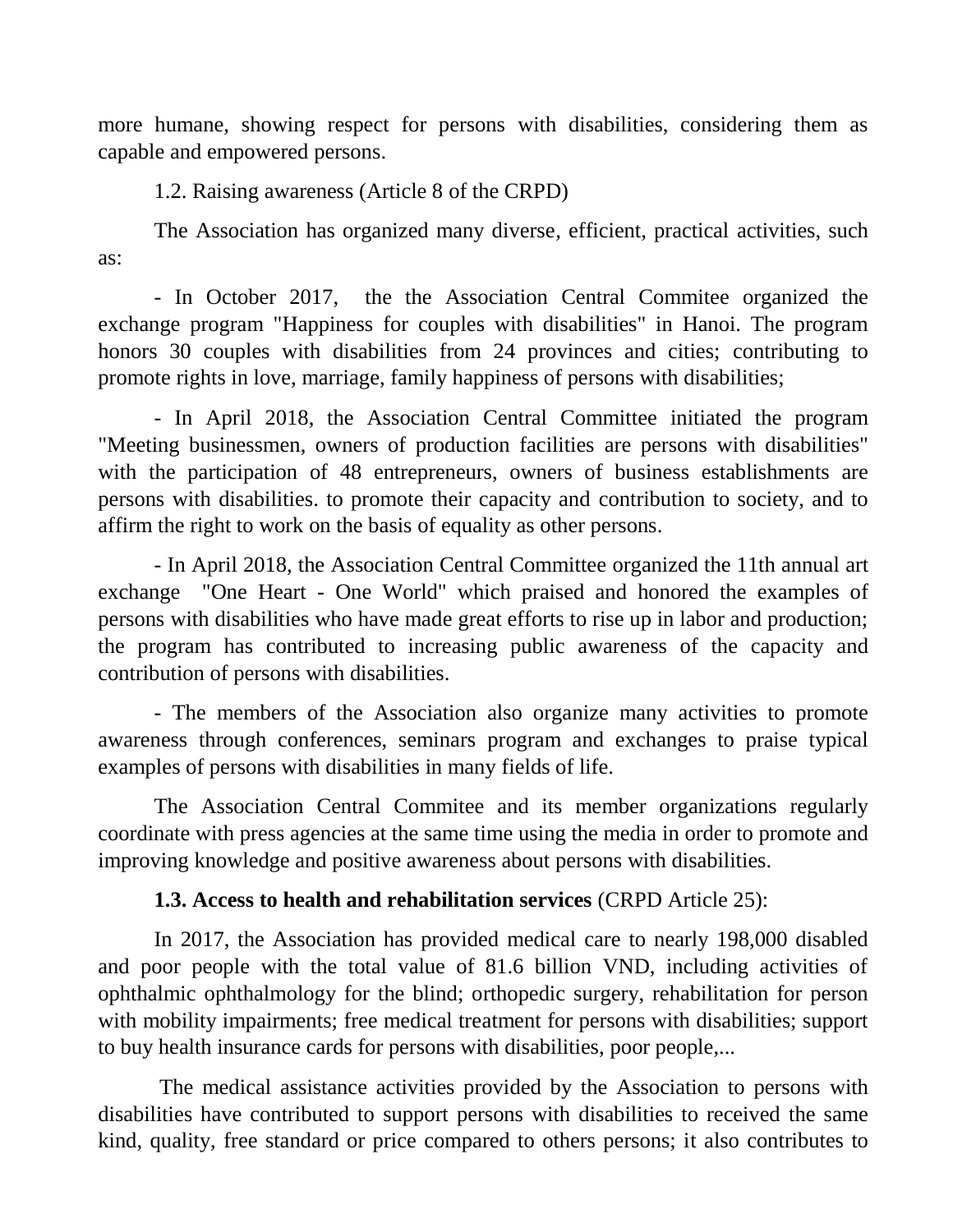early detection and intervention to reduce and prevent further disability. The health support activities of the Association are usually oriented towards the community, especially in rural areas and disadvantaged areas.

## **1.4. Personal Movement** (Article 20 CRPD):

The Association has donated 11,500 wheelchairs, shakes chairs, cerebral palsy chairs, other tools for disabled with a value of 27 billion VND. In addition to donating wheelchairs, the association also trains the skills of using wheelchairs safely for the Association staffs, who directly work with the persons with disabilities and later guide them and their families to use it.

# **1.5. Labor and Employment** (Article 27 CRPD):

In 2017, the Association organized vocational training for 1,600 persons with disabilities, about 70% of them gets job, earning a living after the training, with the total cost of this activity is 9.9 billion VND; it contributes to the protection of the legitimate rights to work of persons with disabilities on the basis of equality with others.

# **1.6. Good standard of living and social welfare** (Article 28, CRPD):

In 2017, the Association implemented the following activities: providing financial support for 1,200 people, providing livestock for 358 households; newly built, repaired 1,800 charitable houses; assisted in the construction of 751 accessible roads for persons with disabilities and communal administrative offices and public works in the commune. It also supported the construction of 609 sanitation facilities, improving 289 clean water systems. The Association also provides financial support (regular subsidies other than government subsidies) to 11,500 disabled people with a total amount of 11.6 billion VND.

# **1.7. Organizing cultural activities, sports**

In order to ensure the rights of people with disabilities to participate in cultural life on the basis of equality with other people, the Association Central Committee and its member organizations have actively organized many appropriate cultural and sport activities for persons with disabilities. In 2014, the Association has organized the Singing contest for disabled persons that contributed to promote and develop the cultural and artistic movement for persons with disabilities. Many member associations have continued to build and organize similar programs. In 2017, Binh Phuoc province organize the third singing Contest for people with disabilities with the theme "heart aspirations", Thai Nguyen province organized the second singing Contest for the persons with disabilities; Phu Tho presents a poem "There is one thing you hide" by the handicapped author Nguyen Phuong Thuy.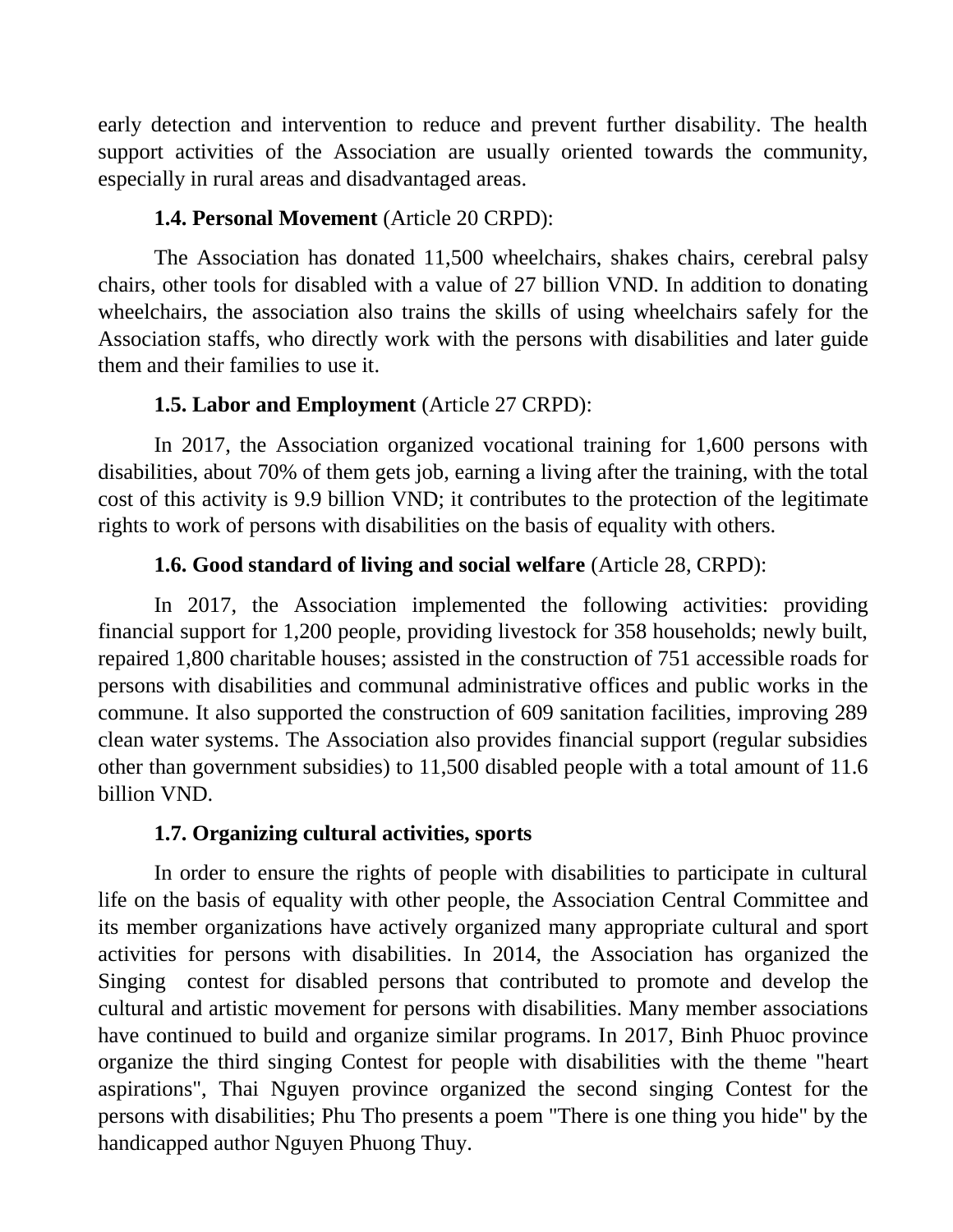### **1.8. Legal aid**

The Association has taken part in exercising the right to access to justice and legal assistance of persond with disabilities through the following activities: The Association organizes legal consultancy and counseling sessions for persons with disabilities in 24 provinces and cities, in Hanoi and some provinces such as Quang Nam, Dong Thap, Thanh Hoa, Binh Duong... organize promotion, training and implementation of legal aid for persons with disabilities. The Association in Thanh Hoa province implemented the project "legal aid - vocational training and employment for women with disabilities, homeless children back to home".

### **2. Activities to ensure children's rights in special circumstances**

On June 1, 2017, the Law on Children officially came into effect, highlighting the importance of protecting the rights and interests of children in many areas. Being a social organization operating for the legitimate rights and interests of orphans, the Association in Support of Vietnamese Disabilities and Orphans also bases on the provisions of the Law to organize the activities of caring, patronize, protect and promote children's rights appropriately. In the programs implemented by the Association, many activities have demonstrated the participation in ensuring children's rights. Some activities have been implemented by the Association such as:

- Implement the children's right on health care, in 2017, the Association has organized heart surgery for 611 poor children with congenital heart disease with a total amount of 28 billion VND; coordinate the organization of medical examination, oral heath counseling for students, screening children with disabilities for early intervention plan.

- To exercise the right to social security in accordance with the law and socioeconomic conditions, where children live through programs to support livelihoods for families of orphans and children with disabilities; to mobilize organizations and individuals to support, nurture children orphans….

- Being educated and learning is one of the basic children's rights, however due to family conditions, many orphans, children with disabilities, poor children have difficulties in learning process, or even at risk of dropping out of school. In fact, the Association in Support of Vietnamese Disabilities and Orphans has developed scholarships and bicycles to support children with disabilities going to school. In 2017, the Association donated 20,600 scholarships (worth 17.9 billion VND); many provinces and cities have extended the long-term scholarships to poor students, ensuring financial support for children until graduation... The Association also donated 4,700 bicycles to orphans children, poor children with the amount of 7.1 billion VND. The Association